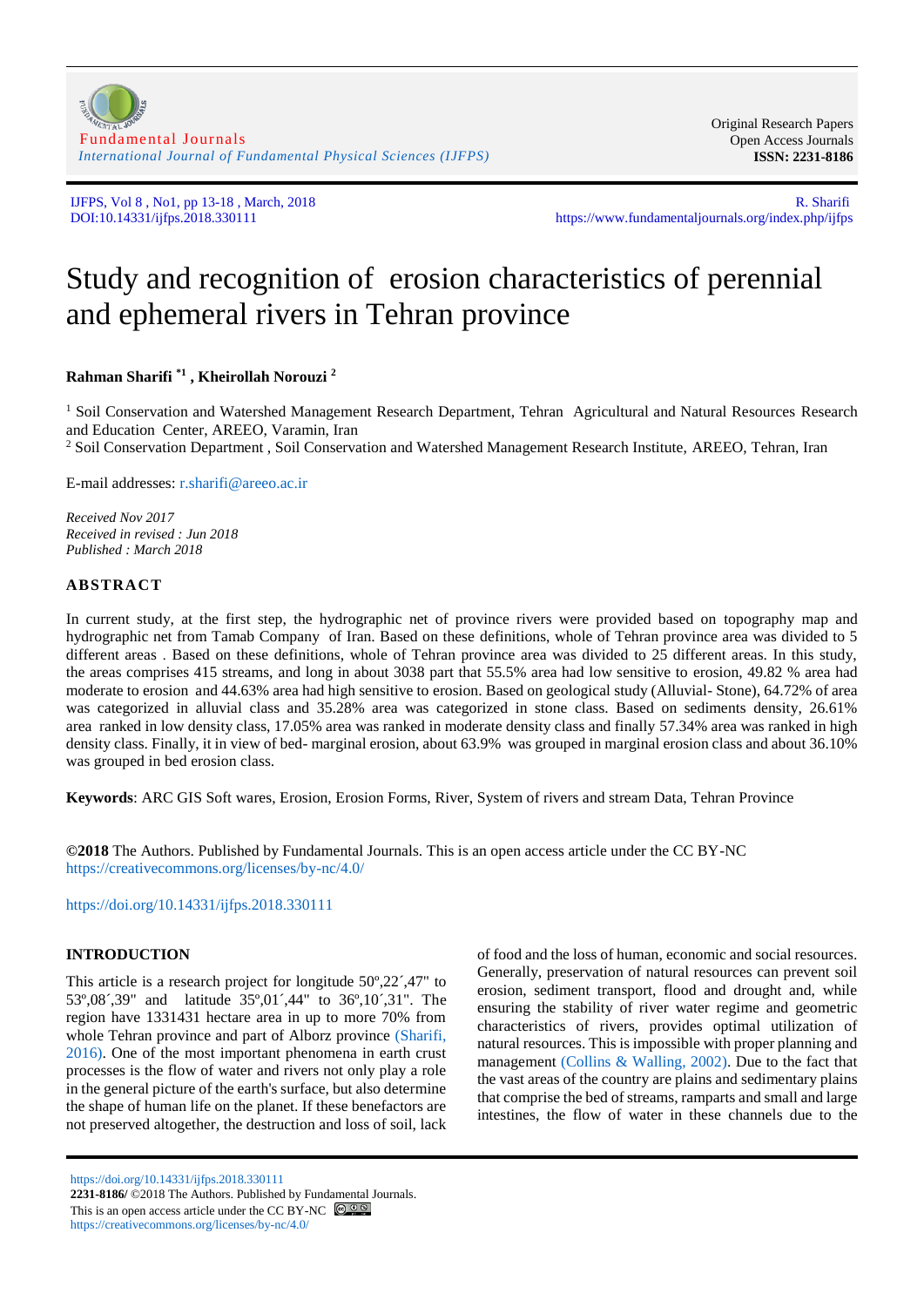physical, chemical and mechanical conditions of hospitalization materials, causes erosion, flood and The phenomenon of Pichran Roody is in them. Many rivers in the dry areas of the past have been heavily influenced by human activities such as diversion, flow regulation, or mining, urban planning or agriculture, or are currently threatened with these causes. This operation often has detrimental effects on the morphology or ecological conditions of the rivers. Currently, most of the rivers in arid regions are subject to change due to climate change, and river engineering work is required to change sediment discharge, river course, depth of streams, flood plain and water quality [\(Boardman, 2006\)](#page-5-2).

The economic development of a community is closely related to the ability to maximize the benefits and minimize damages caused by rivers. A river repeatedly changes its cross-section, longitudinal profile, flow rate and pattern through the processes of scouring and sediment transport. Understanding these processes is essential in order to stabilize the cultural and economic development of the river. In the present project, with the knowledge of the forms of the rivers and streets of the province of Tehran, it is hoped that an effective step will be taken to achieve the above issues [\(De Vente & Poesen,](#page-5-3)  [2005\)](#page-5-3). On the other hand, geological, tectonic and topographic factors influence the morphology of rivers and predict the trend of river changes. Changes and displacements occurring as a result of the natural process or human abnormal development in the direction along the geometric dimensions of the river are a logical consequence of the river system's response to the establishment of a new balance. Therefore, dealing with the river should be quite conscious and governed by special rules, because any change, although a position in the structure of the river, will cause a number of new developments in a wider range of which it is necessary before any action is taken, The river response will be predicted [\(Inman & Nordstrom, 1971\)](#page-5-4).

The rivers and their fertile plains have long since been the focus of the formation and growth of human civilizations. Therefore, riverside margins are a suitable place for agricultural, industrial and commercial activities; therefore, studying these areas is necessary in order to obtain accurate knowledge and study of possible problems and risks in order to maintain optimum utilization of natural resources. However, the precise study of the meander pattern and morphology of the area as an effective parameter in all of the above activities seems to be essential in order to understand the risks and ways of preserving existing resources and capital [\(Hooke, 1979\)](#page-5-5). Regardless of the great role that rivers play in the lives of human societies, unfortunately, the inaccurate use of river basins as well as the dismemberment of the rivers and rivers that have undergone rivers and rivers have changed their hydrological, hydraulic and ecological conditions, which led to the creation of Difficulties and problems have been abundant. The most important problems that are present in the rivers are the reduction of river discharge and increased pollution. With the increase of population and especially the increase of residential areas mainly on the margins of rivers, the amount of exploitation of rivers increases and the amount of sewage and waste products and residues entering the rivers is also increased [\(Merritt, Letcher, & Jakeman, 2003\)](#page-5-6).

This causes a sharp increase in the pollution of the rivers. While much of the water used to drink the population of neighboring residential areas or areas away from the river is also provided by the rivers. Therefore, not only the cost of

water treatment is increased, but some of the contaminations may not be treated and controlled, leading to the spread of diseases and the limitation of the health of people, especially the development of industries at the river boundary and the direct transfer of industrial waste into them into pollution Their chemical added [\(Miao, Yang, Chen, & Gao, 2012\)](#page-5-7). Having proper river basin data and data is essential for proper planning and proper utilization of water resources in the country. In this regard, with the implementation of this national plan, various information about the characteristics of the rivers and rivers of the country will be collected and disposed of. This information is of a diverse range, including spatial and descriptive information of the rivers and includes the erosion bed of side and sensitive to erosion percent [\(Sharifi, 2016\)](#page-5-0). Water is the source of the life and blessings of God, and it becomes a source of mourning if it is not used in a proper way. In the present world, water has become a political tool and has a special place in the economy. As such, for the purpose of development, rehabilitation, land rehabilitation, etc., the above measures will not be possible unless identifying water resources, in particular, identifying the rivers and rivers of the country, and presenting management and management plans and policies. The current action will not be possible without identifying and collecting accurate statistics and information from the country's water and soil resources. So that after identifying and collecting information, they can be categorized in different categories such as morphology, discharge, water quality, vegetation cover, etc., and prioritize research and implementation of research projects [\(Oldeman, Hakkeling, & Sombroek, 2017\)](#page-5-8).

### **MATERIALS AND METHODS**

As mentioned above, it has been used to standardize the units of work and also to facilitate access to statistics and information from the classification and codification of watershed basins and study areas conducted by the Iranian Water Resources Research Center (Tamab).According to the division of the Tamab, the whole country is divided into 6 main basins or the very large basins (Caspian Sea basins, Persian Gulf and Oman Sea, Lake Urmia, Central, Hamoon, Serakhs), 12 smaller basins (Caspian Basin, Gulf Fars and the Sea of Oman, Lake Urmia, Lake Qom, Isfahan and Sirjan, Neyriz or Bakhtegan, Jazmourian, Desert palin, Lut Desert, Ardestan, Yazd and Kerman, Qara-Qom Desert, East or Hamoun), 30 Sub-basins and 1121 Study Areas Division and coding, according to which the Caspian Sea basins, Persian Gulf and Oman Sea, Lake Urmia, Central, Hamoon Srkhrs respectively codes 1, 2, 3, 4, 5 and 6 that more than 90 percent of the study area code 4 and only one case has the code 1[\(Sharifi, 2016\)](#page-5-0). The study region with area 1331431 hectare have latitude 50,22,47 to 53,08,39 and longitude 35,01,44 to 36,10,31 in up to more 70% from whole Tehran province and part of Alborz province(Fig.1). According to the division of the Tamab, the whole study region of Tehran province is divided to area 25 with numbers 1515, 41151, 41521, 41522, 41523, 41524, 41525, 41526, 41531, 415321, 415322, 415331, 415332, 415333, 415341, 415342, 415343, 415344, 415345, 47143, 47144, 47145, 47146, 471531, 471533 (Fig.2). The total number of runways in the studied areas is 415 stream and about 3088 thousand-meters part [\(Simon,](#page-5-9)  [1995\)](#page-5-9).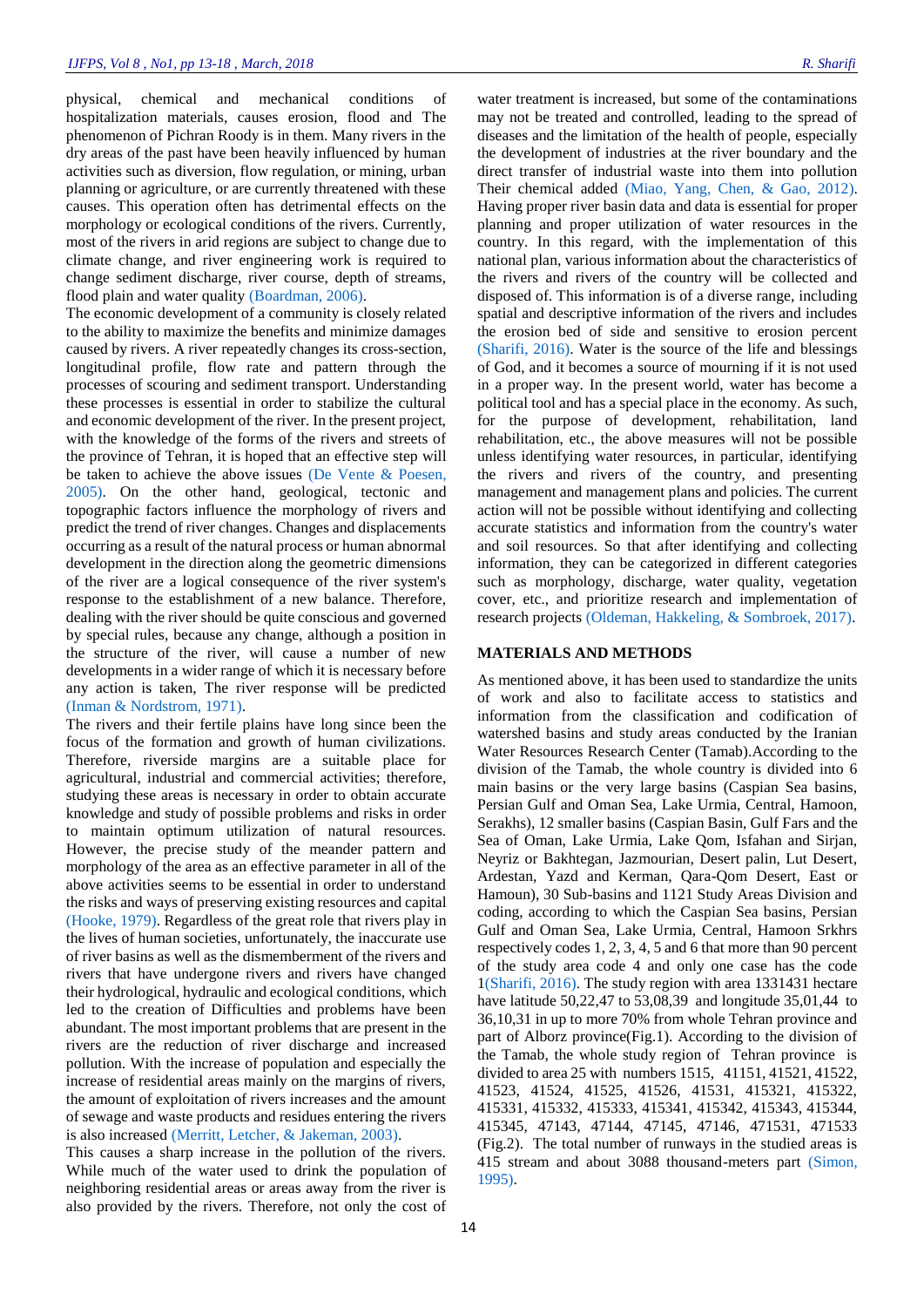

**Fig.1.** Study region and that's overlap with Tehran province



**Fig.2.** Location and region 25 distribution in whole Tehran province.

In order to carry out the present project and start practical work in the first step, the above mentioned steps are based on topographic maps of the scale of 1:250000 based on the hydrographic grid of Iran Water Resources Engineering Company (Tamab Iran), in the software environment of the GIS Hydrographic Network of Rivers The province was prepared (Fig.3).



**Fig.3.** Hydrographic network and the position of the streams in them.

After the mentioned steps, on the geological map of Tehran province, lithological maps, erosion classification map or erosion map and erosion map of bed-side have been prepared, which summarizes the preparation of the above maps as follows:

**A:** The lithology map is based on the geological map of the region based on the prevailing lithology in the units and geological formations and is based on separate linguistic mapping units (Fig.4).



**B:**The erosion classification map was prepared based on the model provided by the national implementer of the project, in which most of the igneous units, thick units of the layer, mass units, unclassified units with low sensitivity classes and Chilean units, thin layer lime, mass conglomerate, dolomite Thin layer, clay limestone with moderate erosion and trusted units, alluvial deposits and most quaternary units are classified as high sensitive categories and based on the erosion map (Fig.5).



**Fig.5.** Study region of erosion category or erosion sensitivity ratio map.

**C:** Erosion map bed – side provided from erosion map layers. Erosion of low sensitivity classes and moderate erosion classes with a gradient of over 3%. erosion and bed classes and moderate erosion classes with a slope of less than 3% of side classes. Based on this map and lithology map was prepared with the specified conditions of rocky and alluvial paths too (Fig.6).



**Fig.6.** Study region of bed and side erosion map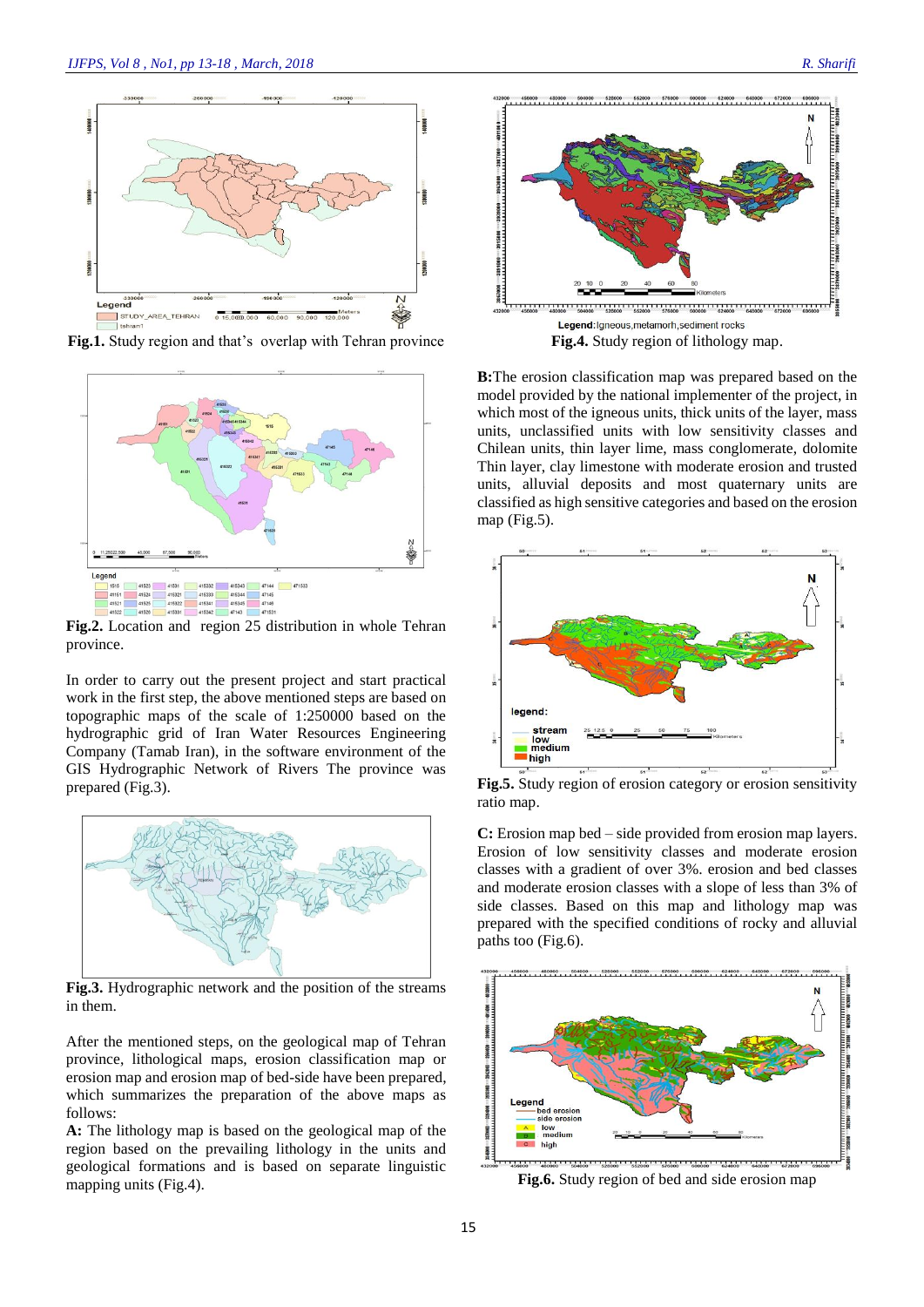Finally, for classification of rivers in terms of sediment density due to problems such as lack of hydrometric stations and sedimentation, accuracy of hydrometric stations and sedimentation, lack of data, lack of centralized statistics, problems with the accuracy of statistics in quantitative and qualitative terms, Rivers are classified in regions with high, medium, low sediment density, in which the average percentage is attributed to areas with low erosion, rocky regions, erosion-bed areas in the form of rivers with low sediment density, and the remainder of the rivers with a density Low and high sediment of the entire length of the river course as rivers with mean sediment density and averages One hundred high-erosion areas, alluvial regions, areas with erosion in the form of high-sedimentary rivers, and a comparison with the hydrometric station and sedimentation basin have been compared. The results show an acceptable relation with the division . Finally, according to the mentioned explanations, the rivers of the studied areas have been evaluated from the point of view of geology, lithology, erosion and sediment density [\(Sharifi, 2016\)](#page-5-0).

#### **DISCUSSION**

According to the division of the Tamab, the whole country is divided into 6 main basins or the very large basins (Caspian Sea basins, Persian Gulf and Oman Sea, Lake Urmia, Central, Hamoon, Serakhs), 12 smaller basins (Caspian Basin, Gulf Fars and the Sea of Oman, Lake Urmia, Lake Qom, Isfahan and Sirjan, Neyriz or Bakhtegan, Jazmourian, Desert palin, Lut Desert, Ardestan, Yazd and Kerman, Qara-Qom Desert, East or Hamoun), 30 Sub-basins and 1121 Study Areas Division and coding, according to which the Caspian Sea basins, Persian Gulf and Oman Sea, Lake Urmia, Central, Hamoon Srkhrs respectively codes 1, 2, 3, 4, 5 and 6 that more than 90 percent of the study area code 4 and only one case has the code 1 [\(Sharifi, 2016\)](#page-5-0).

Finally, the entire area of Tehran province has 25 basins that have been studied and evaluated as a condition of sensitivity to erosion, geology, sediment density and side-bed erosionadmission in each area:

**A:** Status of the rivers of the region in terms of sensitivity to erosion:

To assess the erosion sensitivity as mentioned above, using geological maps, lithography maps and also based on the model presented by the national implementer of the design, in which most igneous units, thick layer units, mass units, unidentified units of classes With a low sensitivity, Shall units, thin-layer limestone, mass conglomerate, thin-layer dolomite, layered limestone with moderate erosion and trusted units, ALLUVIAL, and most quaternary units are classified as high-grade classes, the erosion classification map as the basis for the assessment and sensory analysis The erosion of the area was evaluated and evaluated. According to the study, the watershed basin with 29 streams has the maximum length of the streams and watersheds with the number of one streams. The minimum length of the stream, as well as the basin, is the highest and the lowest water level of the region. However, the low erosion share in the region is about 168.60 km, in which the water catchment area of Firoozkooh with a magnitude of 1.31 km, and the watershed basin with a value of 49.04 km, has an average moderate corrosively of 1513.58 km, in which the Evanakei catchment with an impact value of 3.11km and the basin The water

catchment area is 136.79 km / km, with a high erosion share of 1356.08 km, in which the catchment area of Jaegerud Ahar is 1.20 km / h and the water catchment area of Bilqan is 343.04  $km/h$ .

**B:** Status of the rivers of the region in terms of geology(rock-ALLUVIAL bed):

First, the geological map of the region was prepared from existing geological maps and field activities, after which a lithological map was drawn from the geological map of the region based on the prevailing lithology in units and geological formations and was prepared on the basis of separate units. Finally, based on the erosion and lithology classes of the area, low sensitivity classes and moderate erosion classes with a slope of more than 3% were found in rocky substrates and erosional classes and moderate erosion classes with a slope of less than 3% of the alluvial substrate. Based on the table, the contribution of the alluvial bed in the region is about 1966.38 km, in which the watershed Varangerood and Garmabdar have no alluvial beds and the lowest impact and Bileghan basin are with 356.10 km. The share of the bedding in the region is 1071.88 km, in which the basin and the reservoir of Payabe Evanakei and Bileghan have no basement bed and water catchment area with the value of 137.86 km.

**C:** Status of the rivers of the region in terms sediment density: As mentioned above, for assessing rivers for sediment density due to problems such as lack of hydrometric and sedimentation stations, accuracy of hydrometric and sedimentation stations, lack of statistics, lack of centralized statistics, problems with accuracy of statistics from the point of view Quantitatively and qualitatively, the rivers are classified as high, medium and low sediment densities in which the average percentage is related to areas with low erosion, rocky regions, erosion-free areas as rivers with low sediment density and average percentages To areas with high erosion, Alluvial regions, Areas with erosion in the form of rivers The high sediment yield and the remainder of the rivers with low and high sediment density of the total length of the river route are classified as rivers with medium sediment density and compared with the hydrometric station and sedimentation station statistics. The results show an acceptable relation with the division The clause has been mentioned. According to the explanation, the basis of assessment and analysis of sediment density was studied and evaluated. The amount of low sediment density in the region was about 778.08 km, in which the Evanakei watershed basin was almost ineffective in sediment production and the basin of Bileghan with a value of 3 The 32-kilometer maximum impact of the catchment area is 109.51 km, and the contribution of sediment production is average to 517.98 km, in which the Evanakei catchment area is 1.04 km and the catchment area is 45.55 km, and the share of sediment production B The high level is 1742.20 km, where the Garmabdar basin is almost ineffective, and the Shemshak basin has a 2.80-km-long impact, and the water catchment area of Bilghan is 350.19 km.

**D:** Status of the rivers of the region in terms sid-bed erosion: As indicated above, the first sensitive erosion map was originally prepared using geological maps, lithology maps, and also based on the model provided by the national implementer of the plan, and as a basis for evaluating and analysing and differentiating the erosion of bed-sid and in Ultimately, provided erosion map of bed-side. On the map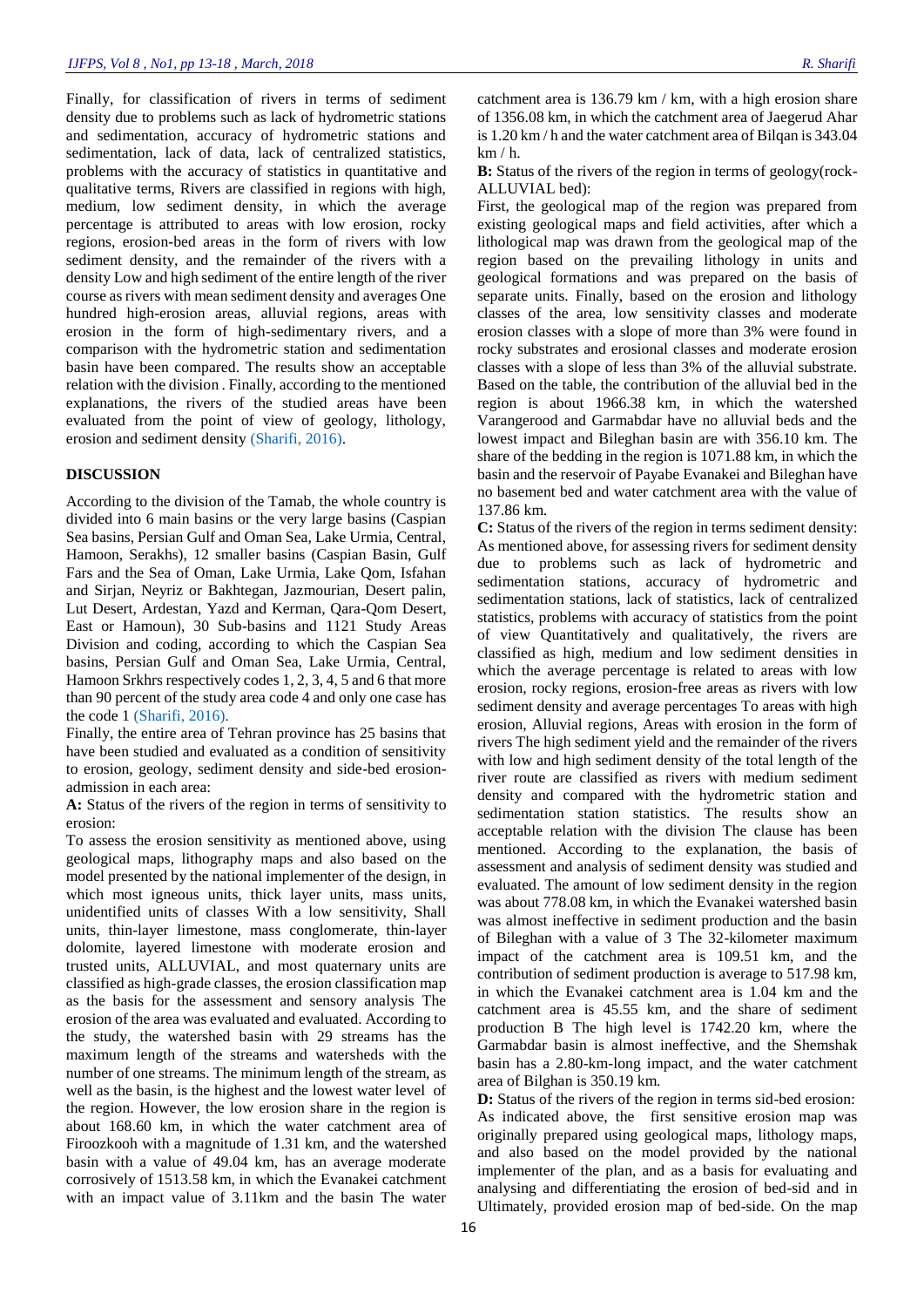erosion of classes with low sensitivity and moderate erosion classes with slope over 3% of erosion and erosion classes and moderate erosion classes with slope less than 3% of erosion bed-side are categorized and evaluated and analysed. Based on this study, the erosion rate of bed type was 1096.76 km, in which the water catchment area of Evanakei with a noneroded stream and the Velayat Rood watershed river with three stream with a length of 5.37 km, had the lowest contribution to erosion and the Namrood watershed with 66 stream and with length 141.37 has the largest share in bed erosion. The side erosion share was 1941.50 km, in which the water catchment area of the Varangerood and the Garmabdar any erosion, and the watershed Shahshak with a 4.20 kilometer-longest share in erosion and the watershed of Bileghsn with a value of 348.54, has the largest share in the floodplain.

#### **CONCLUSION**

As noted above, in different parts of the river of the region, different levels of erosion, geology, river sediment density and ultimately erosion of the bed-side were studied in different classes, and the following results were obtained in four sections:

**A:** Results of status of rivers of the region in terms of the sensitivity to erosion:

In the region, the sensitivity to erosion is about 5.55%, or 168.60 km, in the category of low erosion and about 49.82%, 1513.58 km, in the category of medium erosion, and at the end about 44.63%, equivalent to 1356.08 km in the category of high erosion, which is summarized. The results and names of the basins are presented in Table.1.

**Table.1**. Status of rivers of the region in terms of the sensitivity to erosion

|                           | Category      | Basin of streams length |         | Minimum basin three                 |                                     |  |
|---------------------------|---------------|-------------------------|---------|-------------------------------------|-------------------------------------|--|
| Title                     |               | sum based on            |         | difficulty based on                 |                                     |  |
|                           |               | Km                      | Percent | Most Difficult                      | Least Difficult                     |  |
| Sensitivity to<br>erosion | Low           | 168.60                  | 5.55    | Namrood-Lar-Hablerood2              | Firoozkooh-Bileghan-Kilan           |  |
|                           | Medium        | 1513.58                 | 49.82   | Namrood-Kilan-Kordan                | Payabeevanakei-Bileghan-Varangerood |  |
|                           | High          | 1356.08                 | 44.63   | Bileghan-ayabe Jajrood-Masie Tehran | Lavasanat-Jajrood Ahar-Delichai     |  |
| Sum                       | $\frac{1}{2}$ | 3038.26                 | 100     | ----                                | ----                                |  |

**B:** Results of status of rivers of the region in terms of the geology(alluvial-rock): Based on geologically (alluvialrocky), about 64.72% is equivalent to 1966.38 km in the alluvial class and about 35.28% is 1071.88 km in the rock category, where the summary of the results and names of the basins are given in Table.2.

| Table.2. Status of rivers of the region in terms of the geology(alluvial-rock) |  |  |
|--------------------------------------------------------------------------------|--|--|
|                                                                                |  |  |

|         | Category |         | Basin of streams    | Minimum basin three      |                                          |  |
|---------|----------|---------|---------------------|--------------------------|------------------------------------------|--|
| Title   |          |         | length sum based on | difficulty based on      |                                          |  |
|         |          | Km      | Percent             | Most Difficult           | Least Difficult                          |  |
| Geology | Alluvial | 1966.38 | 64.72               | Bileghan-Payabe Jajrood- | Shemshak-Sarabe Damayand-                |  |
|         |          |         |                     | Firoozkooh               | Lavasanat                                |  |
|         | Rock     | 1071.88 | 35.28               | Namrood-Kilan-Kordan     | Velayatrood- Payabe Jajrood-<br>Shemshak |  |
| Sum     | ----     | 3038.26 | 100                 | $- - - -$                | $\frac{1}{2}$                            |  |

**C:** Results of status of rivers of the region in terms of the sediment density: In the region, the sediment density was about 26.61% equivalent to 778.080 km in the low sediment density and about 17.05%, 517.98 km in the medium sediment density class, and at the end about 57.34%, respectively, 1742.20 km in the high sediment density group, which summarizes the results and names The basins are listed in Table.3.

**Table.3.** Status of rivers of the region in terms of the sediment density

| Title            | Category |         | Basin of streams length sum<br>based on | Minimum basin three<br>difficulty based on |                                         |
|------------------|----------|---------|-----------------------------------------|--------------------------------------------|-----------------------------------------|
|                  |          | Km      | Percent                                 | <b>Most Difficult</b>                      | Least Difficult                         |
| Sediment Density | Low      | 778.08  | 25.61                                   | Namrood-Lar-Kilan                          | Bileghan-Velayatrood-<br>PayabeJajrood  |
|                  | Medium   | 517.98  | 17.05                                   | Namrood-Kilan-Kordan                       | Payabeevanakei-Bileghan-<br>Varangerood |
|                  | High     | 1742.20 | 57.34                                   | Bileghan-PayabeJajrood-<br>MasieTehran     | Shemshak-Karajmiani2-<br>SarabeDamavand |
| Sum              |          | 3038.26 | 100                                     | ----                                       |                                         |

**D:** Results of status of rivers of the region in terms of bed-side erosion : In terms of side-bed erosion - about 63.90%, 1941.50 km, in side erosion category and about 36.10%, respectively,

1096.76 km, were classified as bed erosion, where the summary of the results and basin names are given in Table.4.